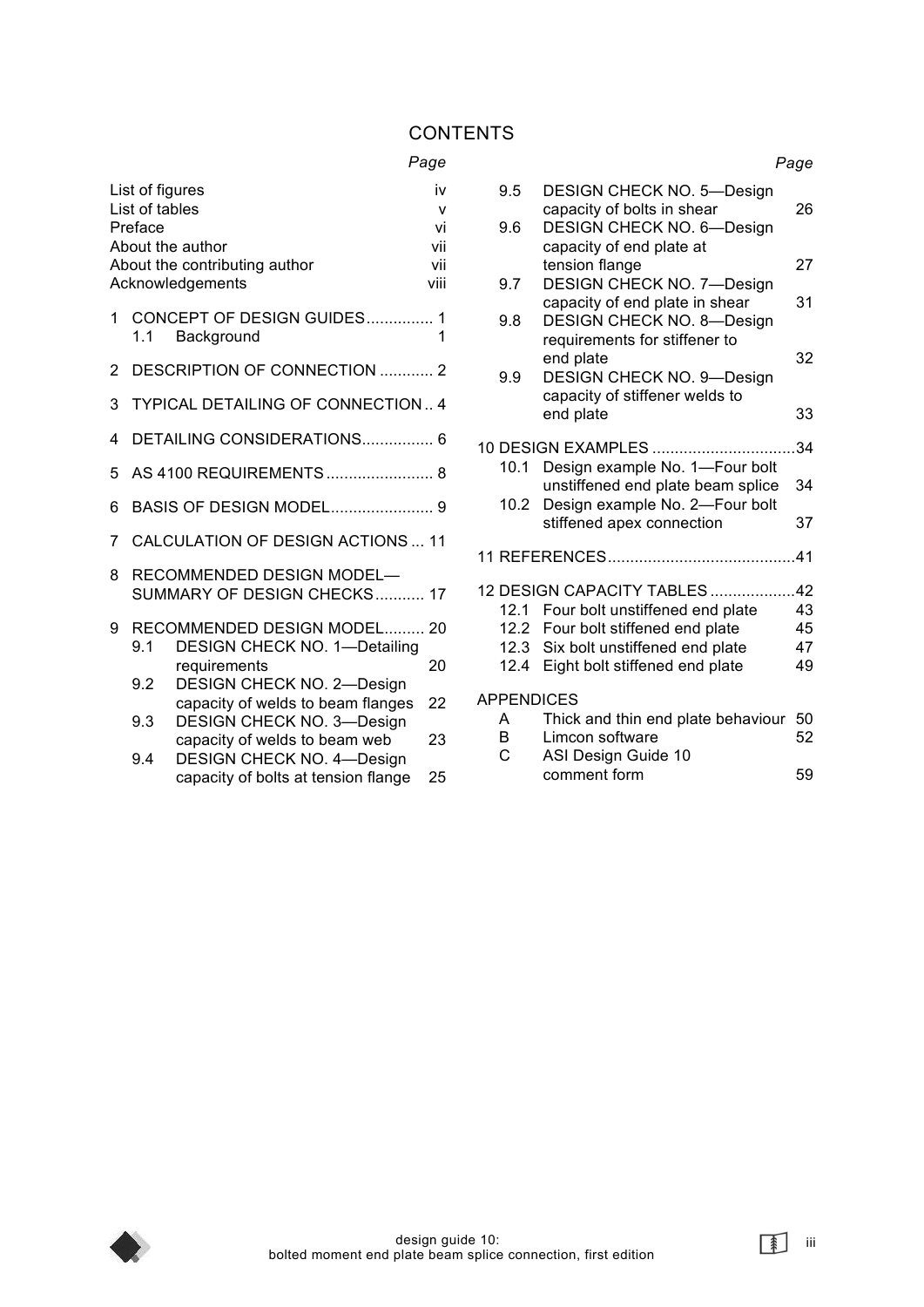# LIST OF FIGURES

### *Page*

| Figure 1 | Bolted moment end plate beam                                                                 |
|----------|----------------------------------------------------------------------------------------------|
| Figure 2 | Forms of extended bolted end plate                                                           |
| Figure 3 | Typical detailing for unstiffened<br>variations of extended bolted                           |
| Figure 4 | Typical detailing for stiffened<br>variations of extended bolted                             |
| Figure 5 | Shims used between end plates 6                                                              |
| Figure 6 | Clearance required for                                                                       |
| Figure 7 | Design actions at connection 11                                                              |
| Figure 8 | Calculation of flange force due to<br>bending moment and axial force-<br>Horizontal beam  12 |
| Figure 9 | Calculation of force components-                                                             |
|          | Figure 10 Calculation of force components-<br>Mitred knee connection  14                     |
|          | Figure 11 Alternative stress distributions in                                                |
|          | Figure 12 Notation used for 4 bolt (2/2)<br>unstiffened end plate  18                        |
|          | Figure 13 Notation used for 4 bolt (2/2)                                                     |
|          | Figure 14 Notation used for 8 bolt (4/4)                                                     |

|  | Figure 15 Notation used for 6 bolt (2/4)<br>unstiffened end plate19   |  |
|--|-----------------------------------------------------------------------|--|
|  | Figure 16 Notation used for 8 bolt (2/6)                              |  |
|  | unstiffened end plate19                                               |  |
|  | Figure 17 Clearance dimensions $a_f$ , $a_e$ , $s_{po}$ 21            |  |
|  | Figure 18 End plate stiffener detailing21                             |  |
|  | Figure 19 Flange weld design actions 22                               |  |
|  | Figure 20 Web weld design actions24                                   |  |
|  | Figure 21 Yield line pattern 4 bolt (2/2)<br>unstiffened end plate 27 |  |
|  | Figure 22 Yield line pattern 4 bolt (2/2)<br>stiffened end plate28    |  |
|  | Figure 23 Yield line pattern 6 bolt (2/4)<br>unstiffened end plate29  |  |
|  | Figure 24 Yield line pattern 8 bolt (2/6)<br>unstiffened end plate29  |  |
|  | Figure 25 Yield line pattern 8 bolt (4/4)<br>stiffened end plate30    |  |
|  | Figure 26 Beam splice example no. 1 34                                |  |
|  | Figure 27 Stress distribution in beam of                              |  |
|  | Figure 28 Apex end plate example no. 237                              |  |
|  | Figure 29 Stress distribution in rafter for                           |  |
|  |                                                                       |  |
|  | Figure 30 Stiffener detailing example no. 2 40                        |  |
|  | Figure 31 End plate behaviour idealisation50                          |  |
|  |                                                                       |  |

*Page* 



iv<br>
<u>i</u>